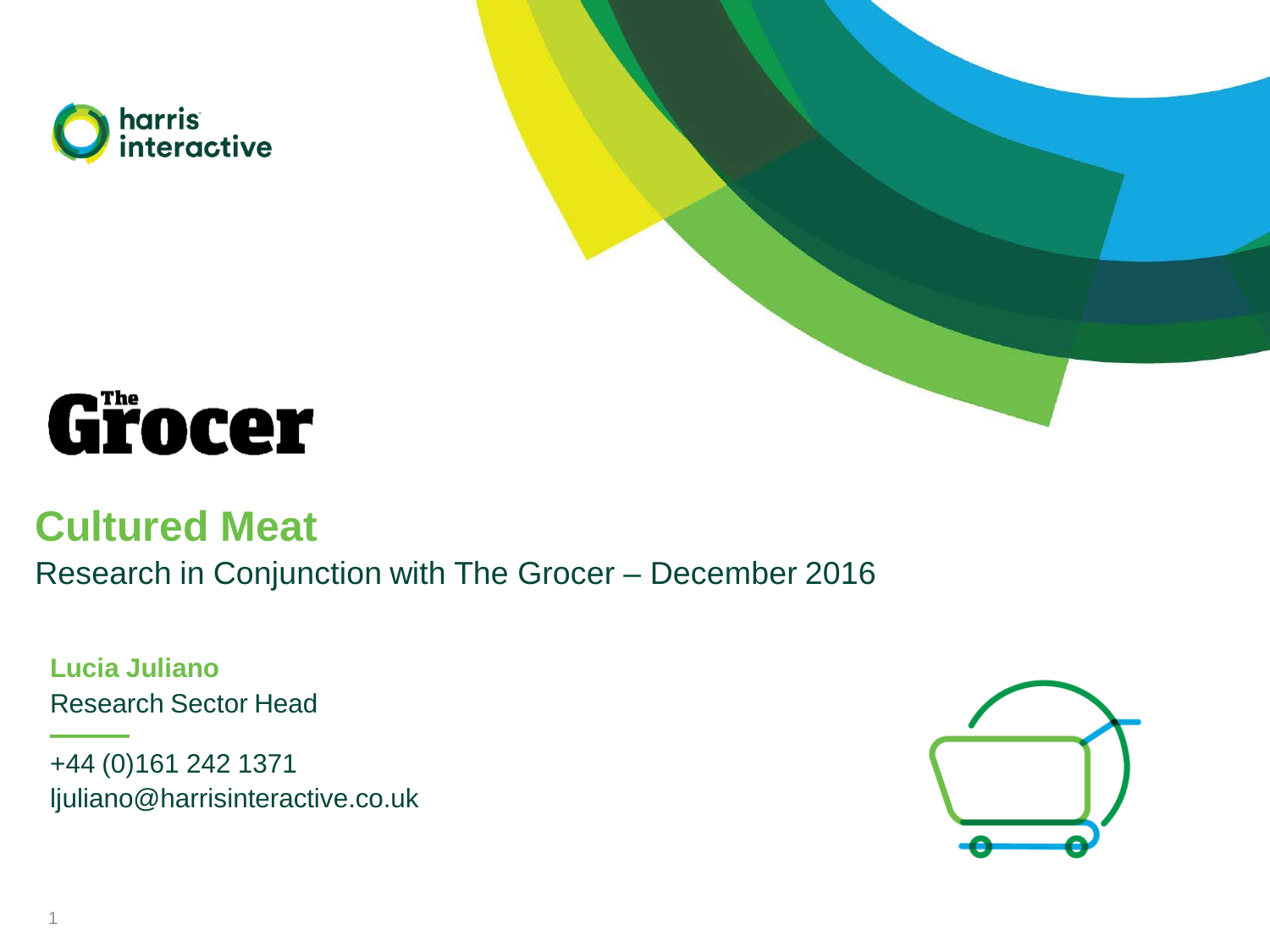## **Half of UK consumers say they would not buy cultured meat**

- A third say they are not sure whether they would buy cultured meat.  $\bullet$
- Men are significantly more likely than women to say they would buy cultured meat (24% of men vs just  $\bullet$ 9% of women).
- **O** Those aged 55+ are significantly more likely than any other age group to say they would not buy cultured meat.





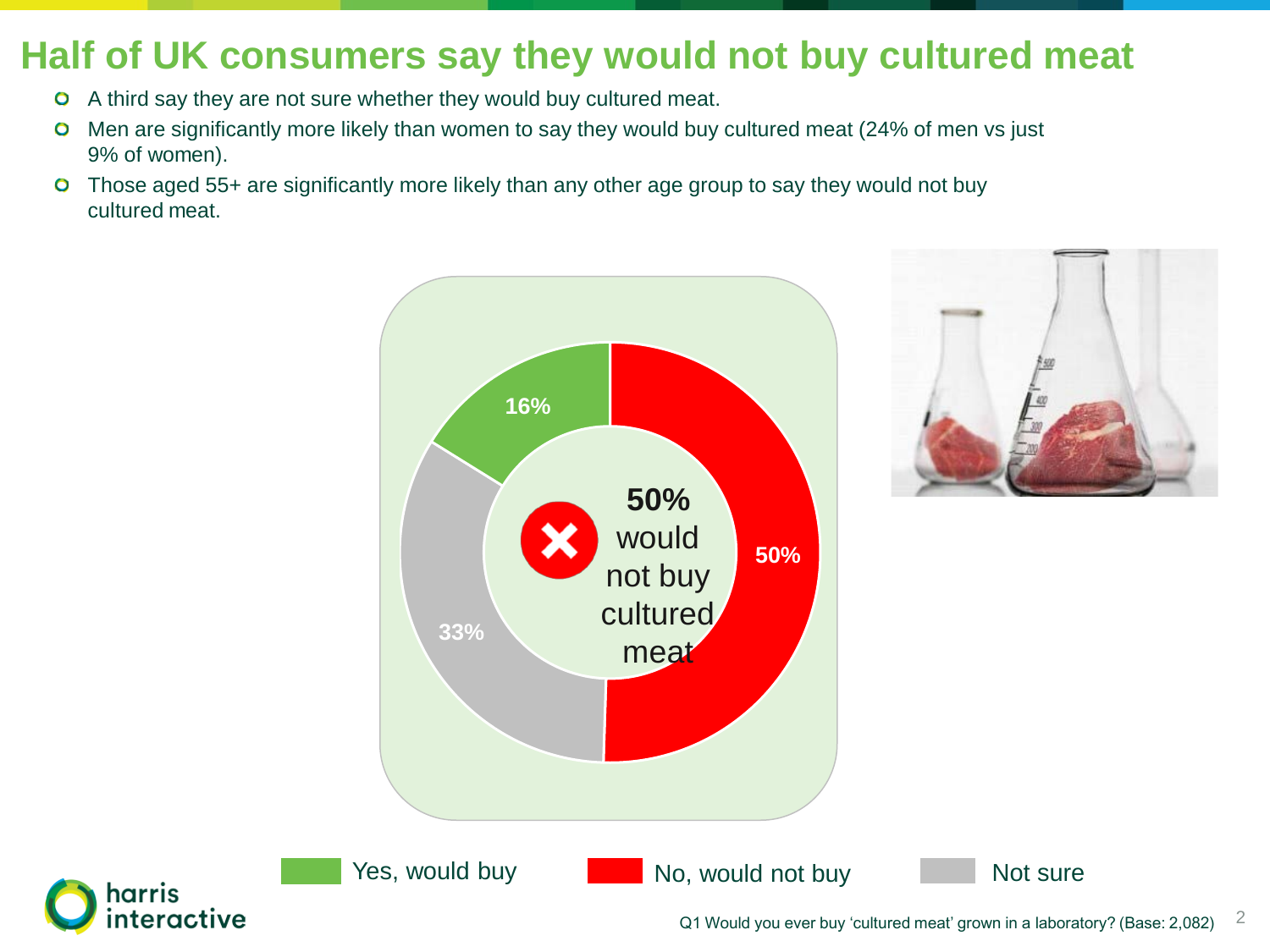### **Less than a third of consumers had heard of cultured meat**

- Men are significantly more likely than women to have heard of cultured meat  $\bullet$
- Those aged 55+ were significantly more likely than all other age groups to not have  $\bullet$ heard of cultured meat.







Yes, have heard of No, haven't heard of Not sure



Q2 There are claims that, in as little as five years, we could all be eating 'cultured meat' such as  $\,3\,$ steaks and burgers. Before today had you heard of this? (Base: 2,082)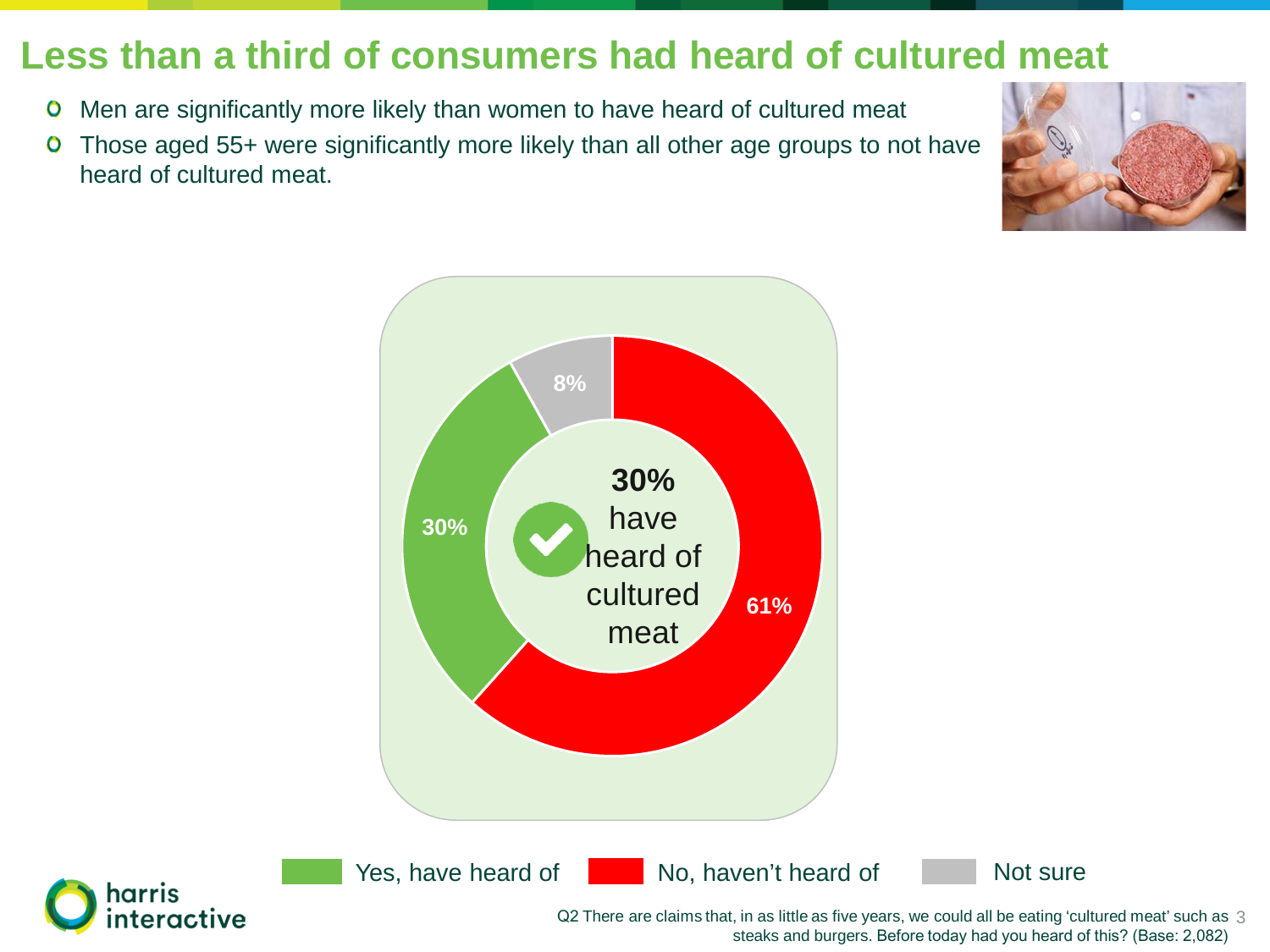### **Less than three in ten agree that cultured meat is a good thing**

- Four in ten neither agree nor disagree that cultured meat is a good thing.  $\bullet$
- Men are significantly more likely than women to agree that cultured meat is a good thing, whereas women are significantly  $\bullet$ more likely to disagree.
- Those aged 55+ are significantly more likely than all other age groups to disagree that cultured meat is a good thing.  $\bullet$





4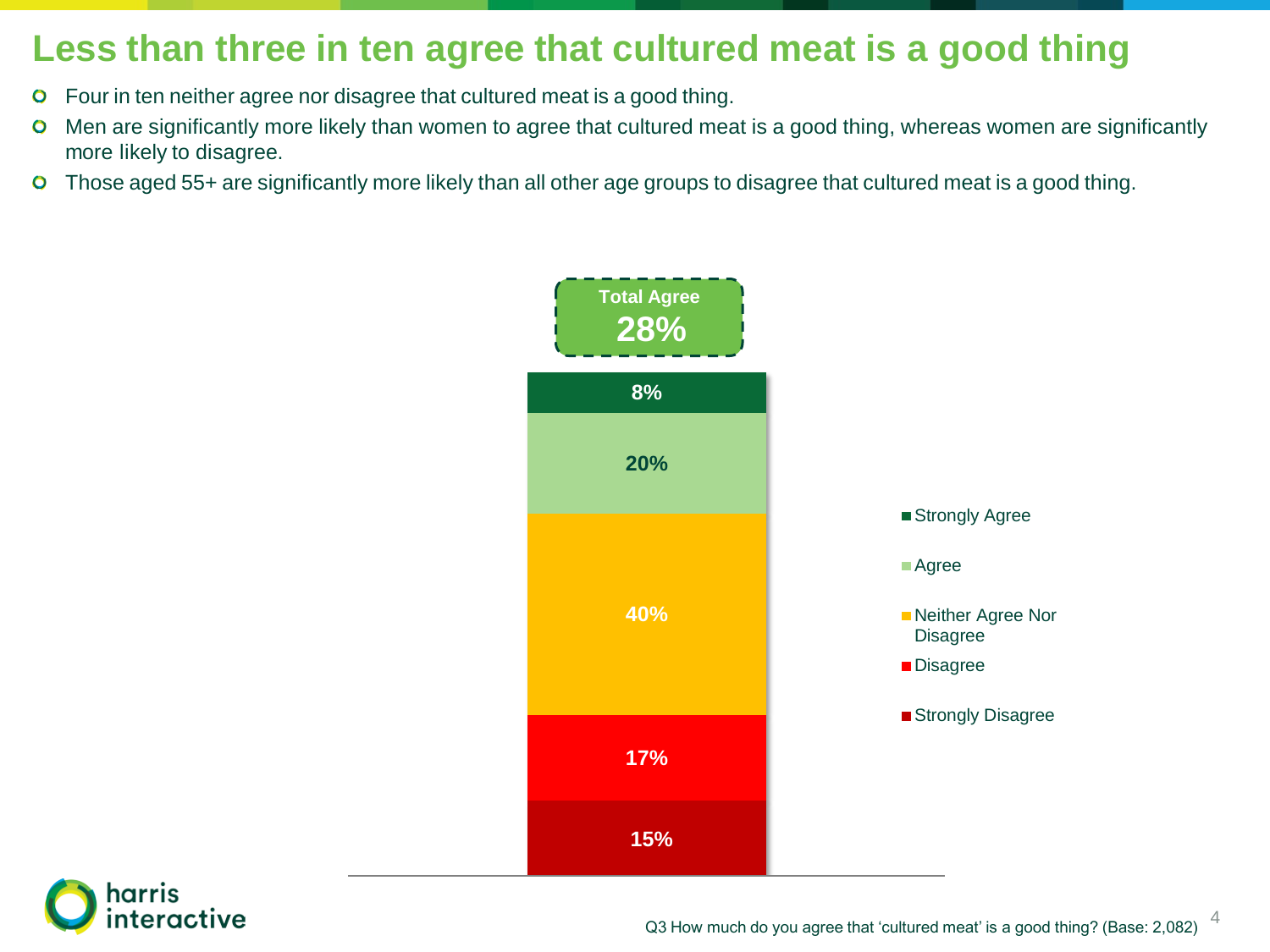#### **Over half of consumers worry about the chemicals in cultured meat**

- Half worry about the possible long term side effects, and half say cultured meat is not natural.  $\bullet$
- Men are significantly more likely than women to say that nothing would put them off buying cultured meat.  $\bullet$
- Those aged 55+ are significantly more likely than other age groups to worry about the chemicals that cultured meat  $\bullet$ contains, and to think it's not natural.

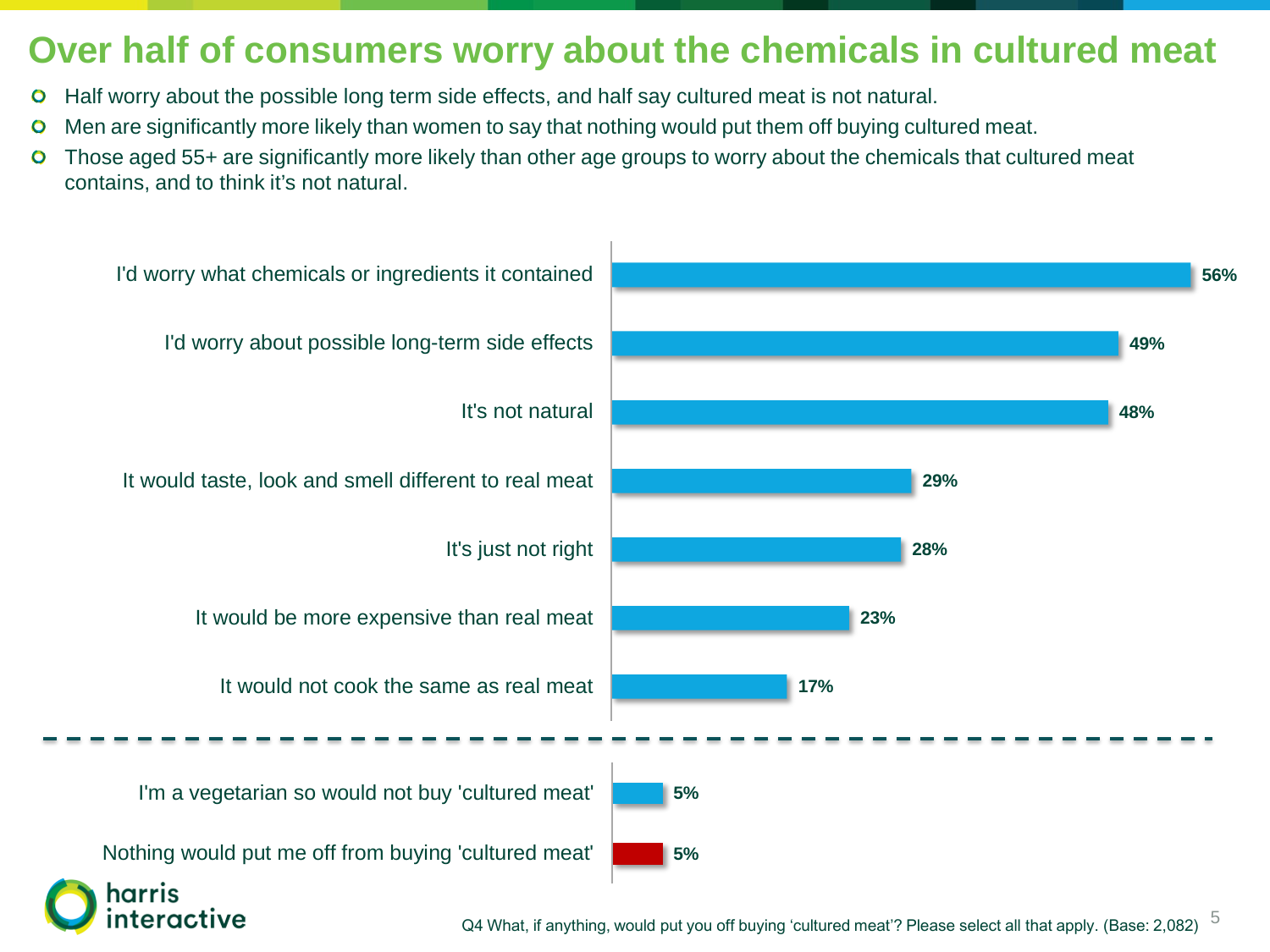### **Nearly a third say that nothing would encourage them to buy cultured meat & safety is the biggest reassurance needed**

- Women are significantly more likely than men to hold this opinion towards cultured meat.
- Those aged 55+ were significantly more likely than other age groups to say that nothing would encourage them to eat cultured meat.
- Those aged 16-24 were significantly more likely than all other age groups to say that knowing cultured meat is better for the environment and a more ethical way to eat meat would encourage them to buy it.

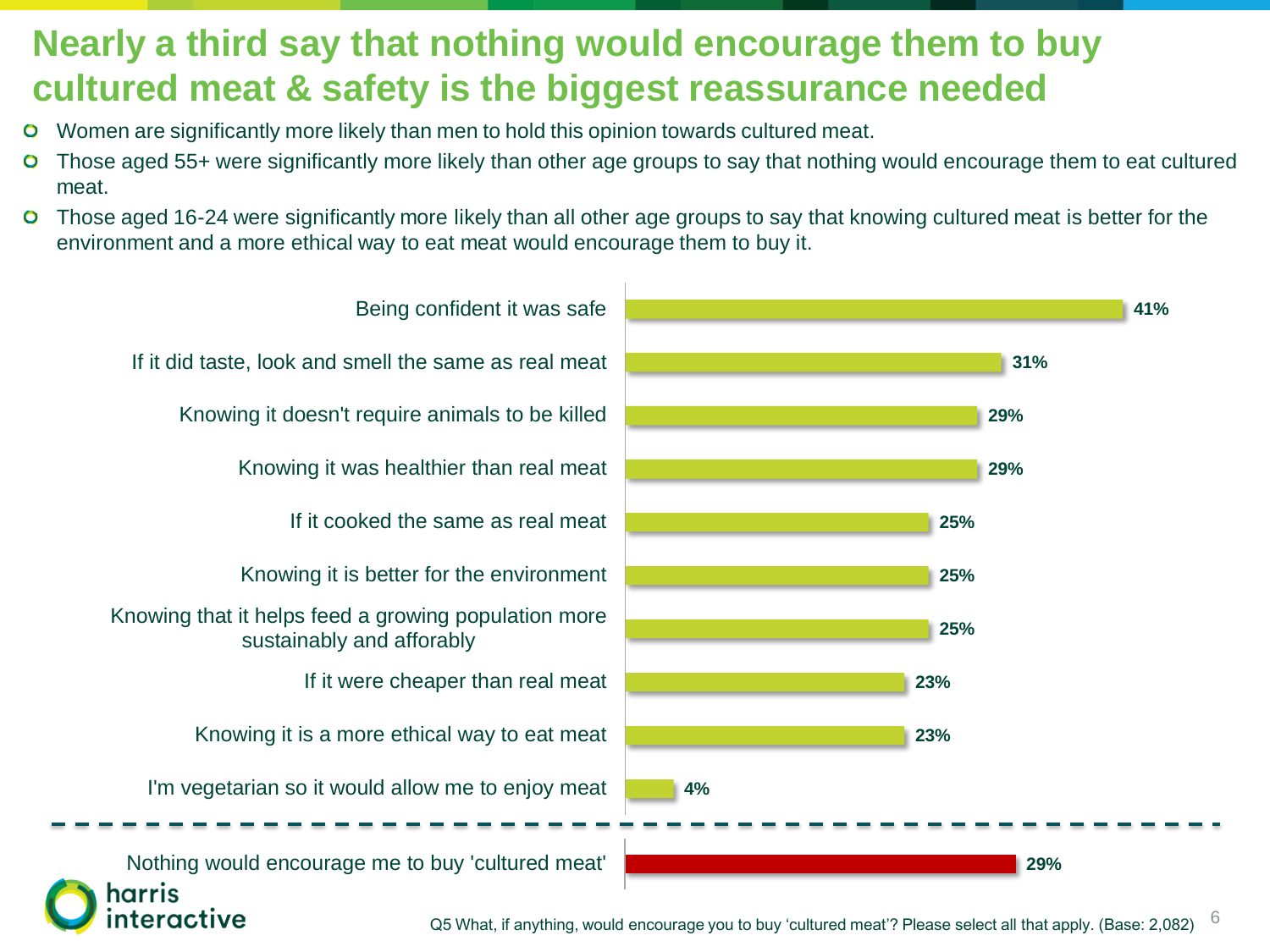# **Key Take Outs…**

- Half say they would not buy cultured meat. Men are more likely than women to say they **would** buy cultured meat. Those aged 55+ are more likely than all other age groups to say they **would not** buy cultured meat.
- Whilst the overall reaction to cultured meat is relatively negative, it is clear that men and younger people are more receptive to the idea. But, with women holding the purse-strings in many households, it is women and the over 55s who will need to be the focus of any campaigns to educate and allay fears.
- Less than a third of consumers had heard of cultured meat, and a third aren't sure whether they would buy it. When asked whether cultured meat is a good thing, 4 in 10 neither agree nor disagree.
- It seems that consumers are not well informed about cultured meat or its potential advantages. Better education around what cultured meat is, the need for it and the benefits it could have may encourage those who are unsure to be more open to the idea.
- Over half of consumers worry about what chemicals cultured meat contains, half are concerned with long term side effects, and a similar number say its not natural.
- There are many concerns about cultured meat that could present a problem if the product were to progress further. Reassurance about safety, side effects and chemical content will go some way towards allaying fears, however the substantial number of people citing 'it's not natural' as a discouraging factor may be a more difficult barrier to overcome.
- Nearly a third of consumers say that nothing would encourage them to buy cultured meat.
- There is a large portion of people who seem less able to be convinced about cultured meat, presenting a barrier towards it that may be problematic to overcome.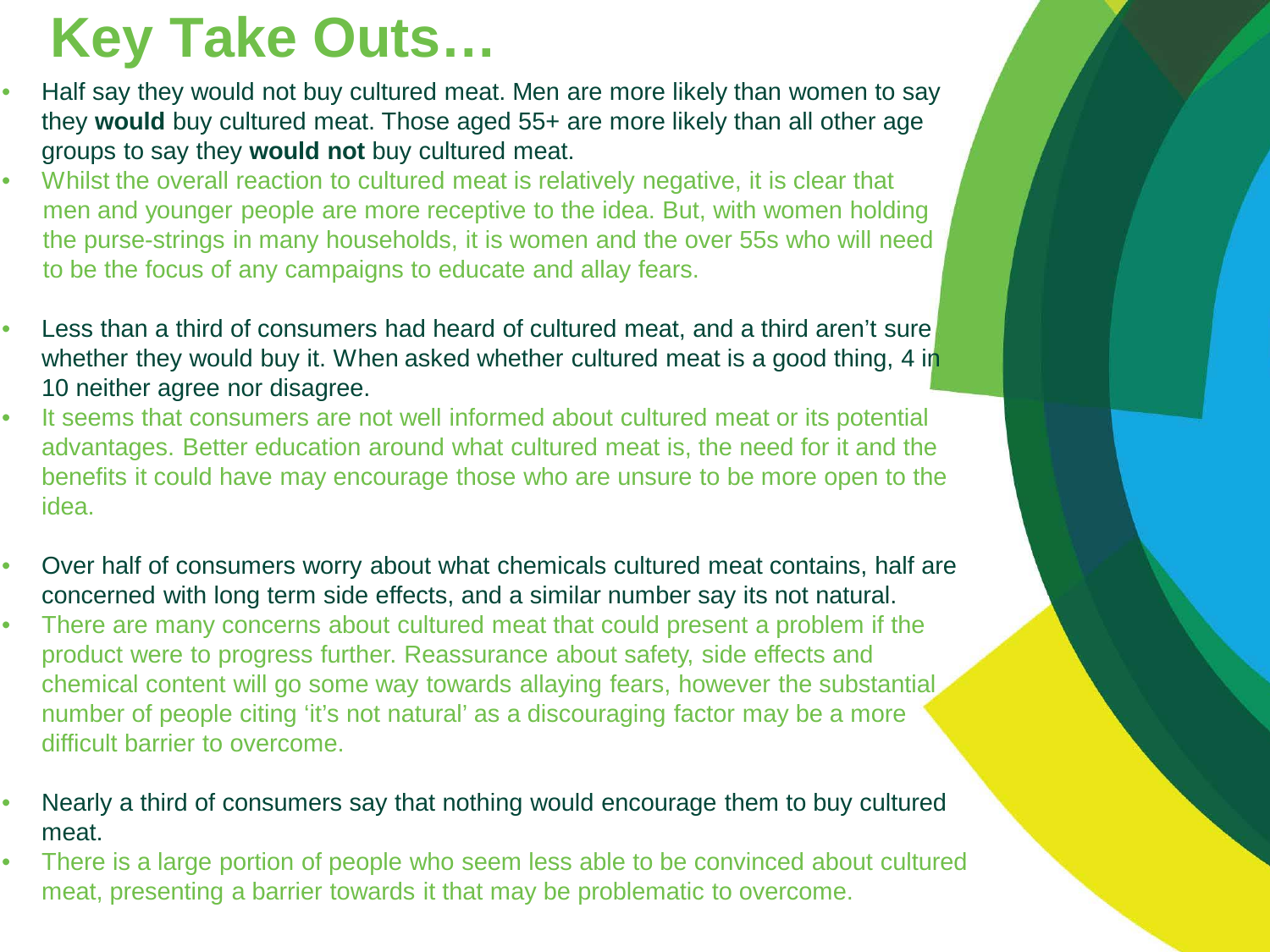# **Appendix** Approach & Demographics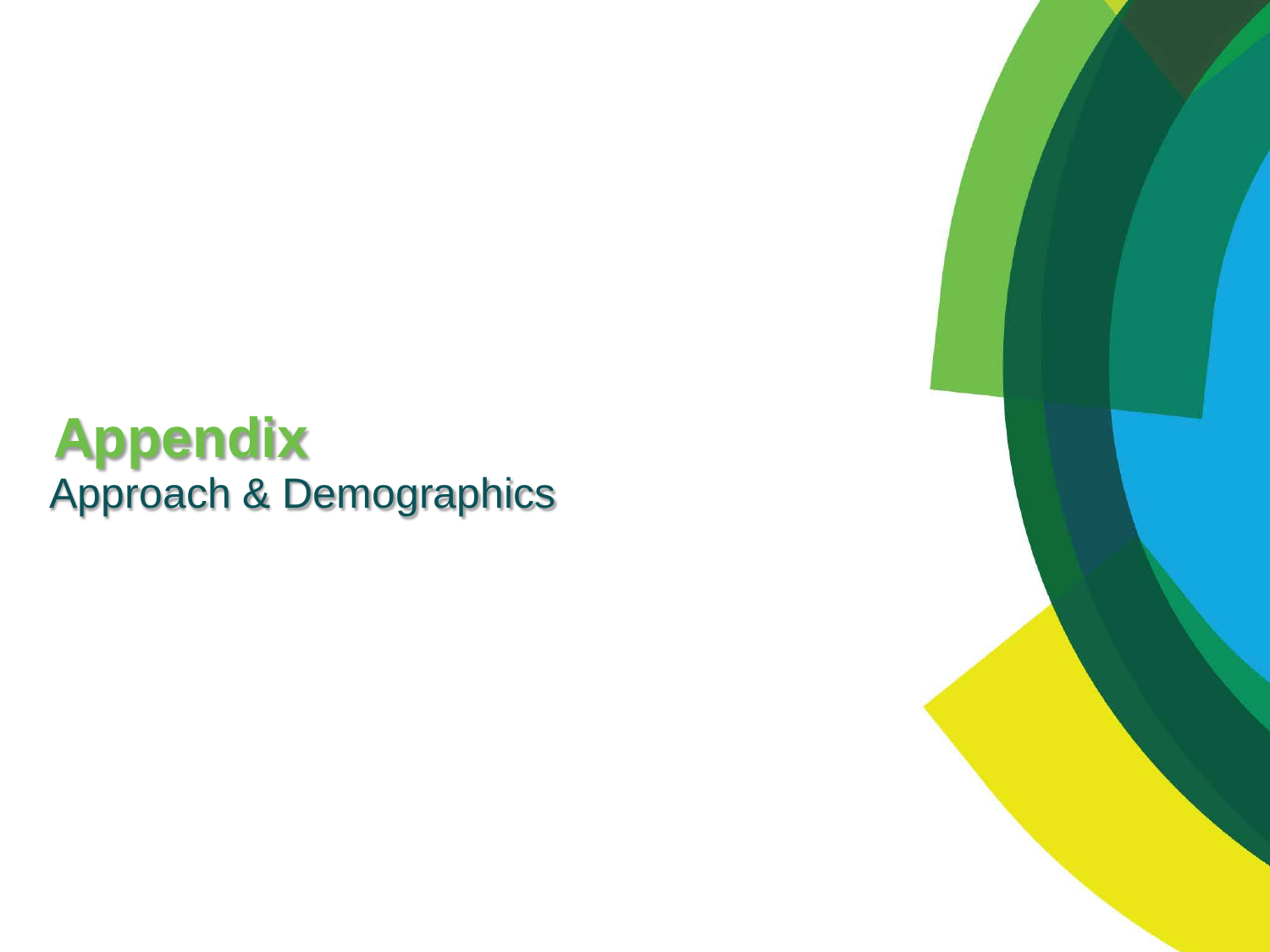### **Approach and Panel**

- We conducted an *online omnibus survey* with *2,082 adults* aged *16+* across *England*, *Scotland*, and *Wales* between *21st November 2016 and 25th November 2016*
- The survey took place using our sister company *Toluna online panel*,  $\bullet$ .....the **Harris Interactive Global Omnibus**.
- The Harris Interactive Global Omnibus consists of members of the *general public* who have opted in and voluntarily agreed to participate in online research studies. Through careful recruitment and management, *we are able to rapidly survey large numbers of the general population* and accurately *represent the views of the nation*.



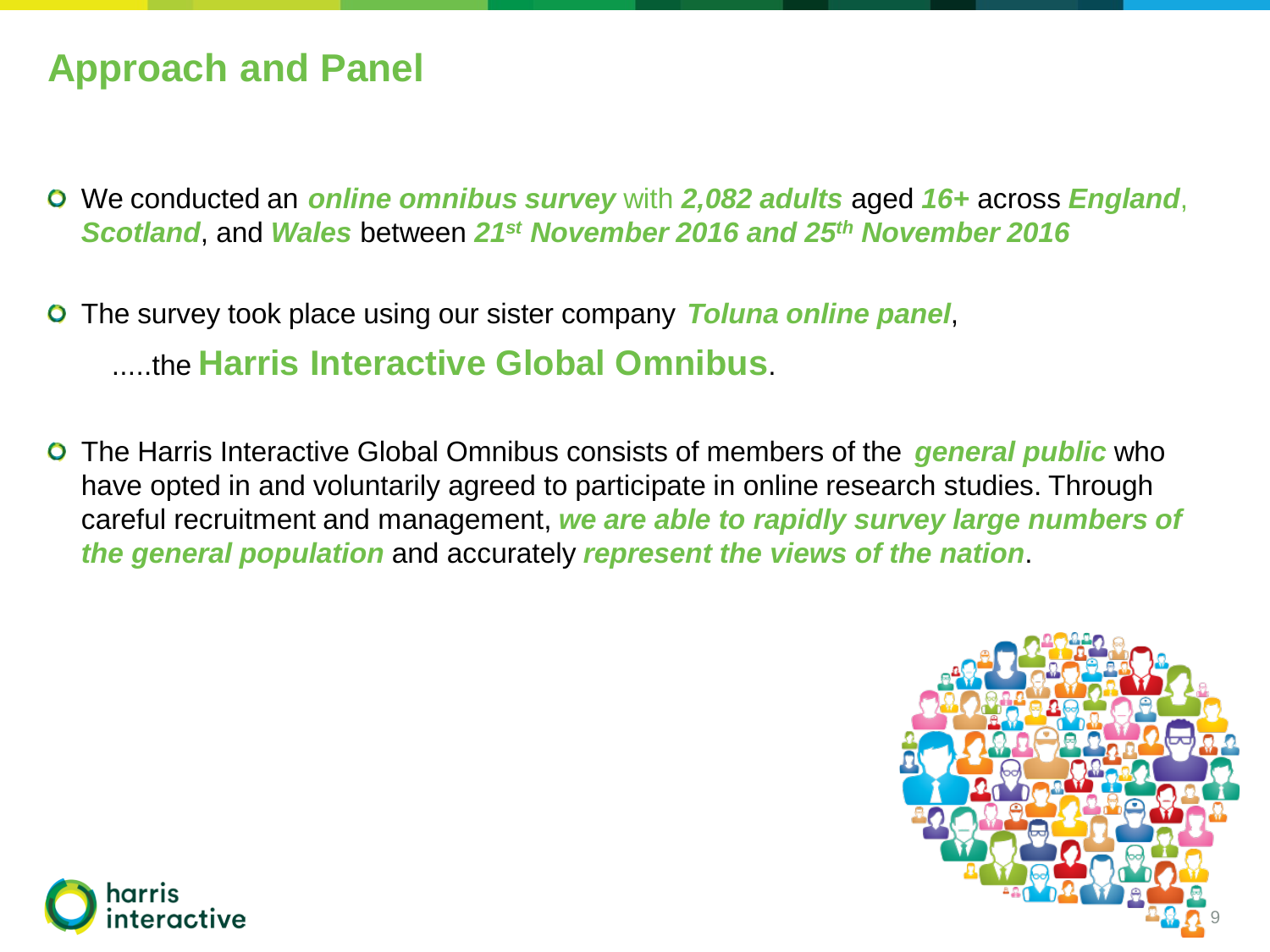## **Omnibus Audience**

A representative Sample

- The results of the study were weighted to best reflect the size and shape of the population  $\bullet$ of the UK
- This means that the results in this report reflect an audience that is as true as possible of  $\bullet$ the population with the same age, gender and regional profile. The audience profile is detailed below.
- Of course not everyone in GB has internet access, but online panel research results are  $\bullet$ considered to be extremely accurate. In fact, according to the British Polling Council, Harris Interactive was the most accurate *online* polling company during the UK elections in 2010: <http://www.britishpollingcouncil.org/press100508.html>



nteractive